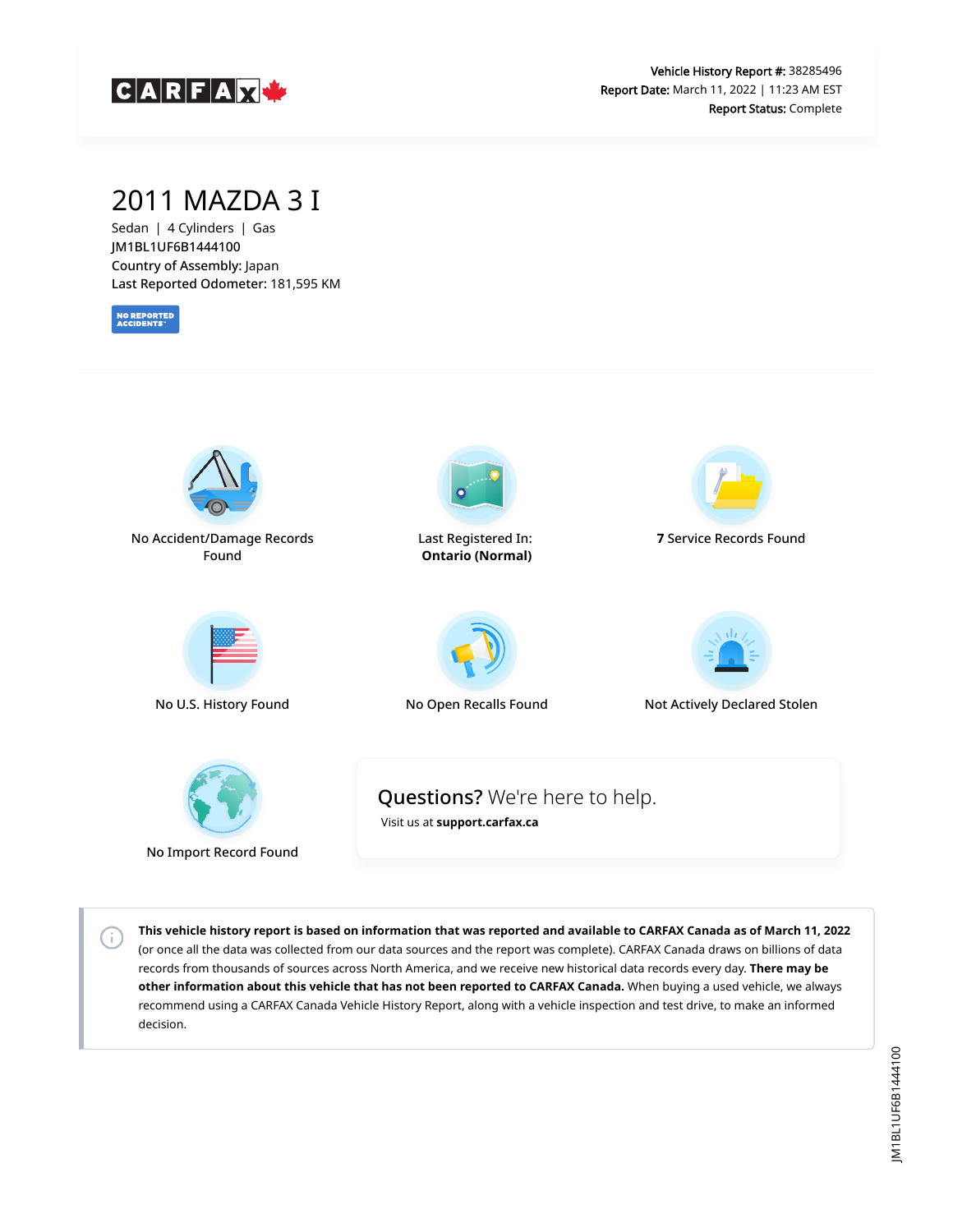# **Vehicle History Report**



# **AL** Accident/Damage

There are no accidents/damage reported on this vehicle.

#### Registration  $\sim$   $^{\circ}$

This vehicle has been registered in the province of **Ontario** in **Canada** with **Normal** branding.

**We checked for:** Inspection Required, Normal, Non-repairable, Rebuilt, Salvage and Stolen.

### Service Records

| <b>DATE</b> | <b>ODOMETER</b> | <b>SOURCE</b>                                        | <b>DETAILS</b>                                                                                                                                        |
|-------------|-----------------|------------------------------------------------------|-------------------------------------------------------------------------------------------------------------------------------------------------------|
| 2017 Apr 1  | 116,663 KM      | Jiffy Lube #3842<br>Bolton, Ontario, Canada          | Vehicle serviced<br>Maintenance inspection completed<br>$\bullet$<br>Oil and filter changed<br>$\bullet$<br>Fluids checked                            |
| 2017 Sep 29 | 126,815 KM      | Jiffy Lube #3842<br>Bolton, Ontario, Canada          | <b>Vehicle serviced</b><br>Maintenance inspection completed<br>Oil and filter changed<br>Air filter checked<br><b>Tires rotated</b><br>Fluids checked |
| 2018 Jan 27 | 134,570 KM      | Jiffy Lube #3842<br>Bolton, Ontario, Canada          | <b>Vehicle serviced</b><br>Maintenance inspection completed<br>Oil and filter changed<br>$\bullet$<br>Fluids checked<br>$\bullet$                     |
| 2018 Nov 13 | 153,799 KM      | Jiffy Lube #3842<br>Bolton, Ontario, Canada          | <b>Vehicle serviced</b><br>Maintenance inspection completed<br>Oil and filter changed<br>Fluids checked                                               |
| 2019 Jun 20 | 167,718 KM      | Jiffy Lube #3842<br>Bolton, Ontario, Canada          | Vehicle serviced<br>Maintenance inspection completed<br>Cabin air filter replaced/cleaned<br>Oil and filter changed<br>Fluids checked                 |
| 2019 Aug 6  | 169,589 KM      | Auto Block/Bolton Thruway<br>Bolton, Ontario, Canada | Vehicle serviced<br>Brakes checked<br>Rear brake caliper(s) replaced<br>$\bullet$                                                                     |
| 2020 Feb 29 | 181,595 KM      | Jiffy Lube #3842<br>Bolton, Ontario, Canada          | <b>Vehicle serviced</b><br>Maintenance inspection completed<br>Oil and filter changed<br>$\bullet$<br>Air filter checked<br>Fluids checked            |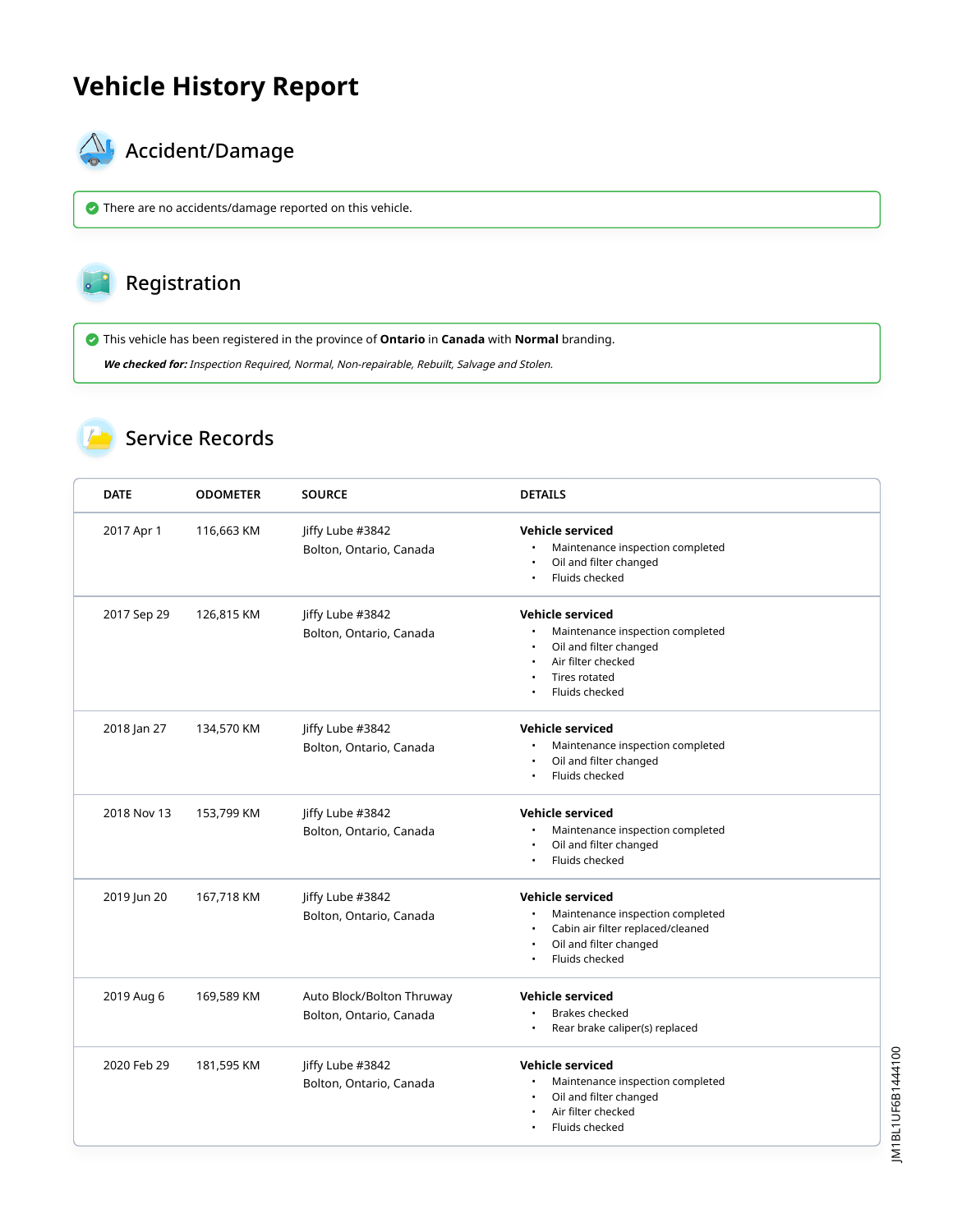<span id="page-2-0"></span>

 No safety recall information available as of the date/time that this report was generated. For additional safety recall information and nonsafety related recall campaigns, please contact MAZDA or visit **[Mazda's website.](https://www.mazda.ca/en/owners/recalls/)**

#### <span id="page-2-1"></span>Stolen Vehicle Check  $\sum_{i=1}^{n}$

This vehicle is not actively declared stolen.

### Detailed History

| <b>DATE</b> | <b>ODOMETER</b> | <b>SOURCE</b>                                        | <b>RECORD TYPE</b> | <b>DETAILS</b>                                                                 |
|-------------|-----------------|------------------------------------------------------|--------------------|--------------------------------------------------------------------------------|
| 2011 Aug 16 |                 | Motor Vehicle Dept.<br>Ontario, Canada               | Canadian Renewal   | Registration Issued or Renewed<br>First Owner Reported                         |
| 2011 Sep 29 |                 | Motor Vehicle Dept.<br>Ontario, Canada               | Canadian Renewal   | Registration Issued or Renewed<br>New Owner reported<br>Previous Use: Personal |
| 2012 May 10 |                 | Motor Vehicle Dept.<br>Ontario, Canada               | Canadian Renewal   | Registration Issued or Renewed<br>Previous Use: Personal                       |
| 2014 May 10 |                 | Motor Vehicle Dept.<br>Ontario, Canada               | Canadian Renewal   | Registration Issued or Renewed<br>Previous Use: Personal                       |
| 2016 May 10 |                 | Motor Vehicle Dept.<br>Ontario, Canada               | Canadian Renewal   | Registration Issued or Renewed<br>Previous Use: Personal                       |
| 2017 Apr 1  | 116,663 KM      | Jiffy Lube #3842<br>Bolton, Ontario, Canada          | Service Record     | Vehicle serviced                                                               |
| 2017 Sep 29 | 126,815 KM      | Jiffy Lube #3842<br>Bolton, Ontario, Canada          | Service Record     | Vehicle serviced                                                               |
| 2018 Jan 27 | 134,570 KM      | Jiffy Lube #3842<br>Bolton, Ontario, Canada          | Service Record     | Vehicle serviced                                                               |
| 2018 May 16 |                 | Motor Vehicle Dept.<br>Ontario, Canada               | Canadian Renewal   | Registration Issued or Renewed<br>Previous Use: Personal                       |
| 2018 Nov 13 | 153,799 KM      | Jiffy Lube #3842<br>Bolton, Ontario, Canada          | Service Record     | Vehicle serviced                                                               |
| 2019 Jun 20 | 167,718 KM      | Jiffy Lube #3842<br>Bolton, Ontario, Canada          | Service Record     | Vehicle serviced                                                               |
| 2019 Aug 6  | 169,589 KM      | Auto Block/Bolton Thruway<br>Bolton, Ontario, Canada | Service Record     | Vehicle serviced                                                               |
| 2020 Feb 29 | 181,595 KM      | Jiffy Lube #3842<br>Bolton, Ontario, Canada          | Service Record     | Vehicle serviced                                                               |